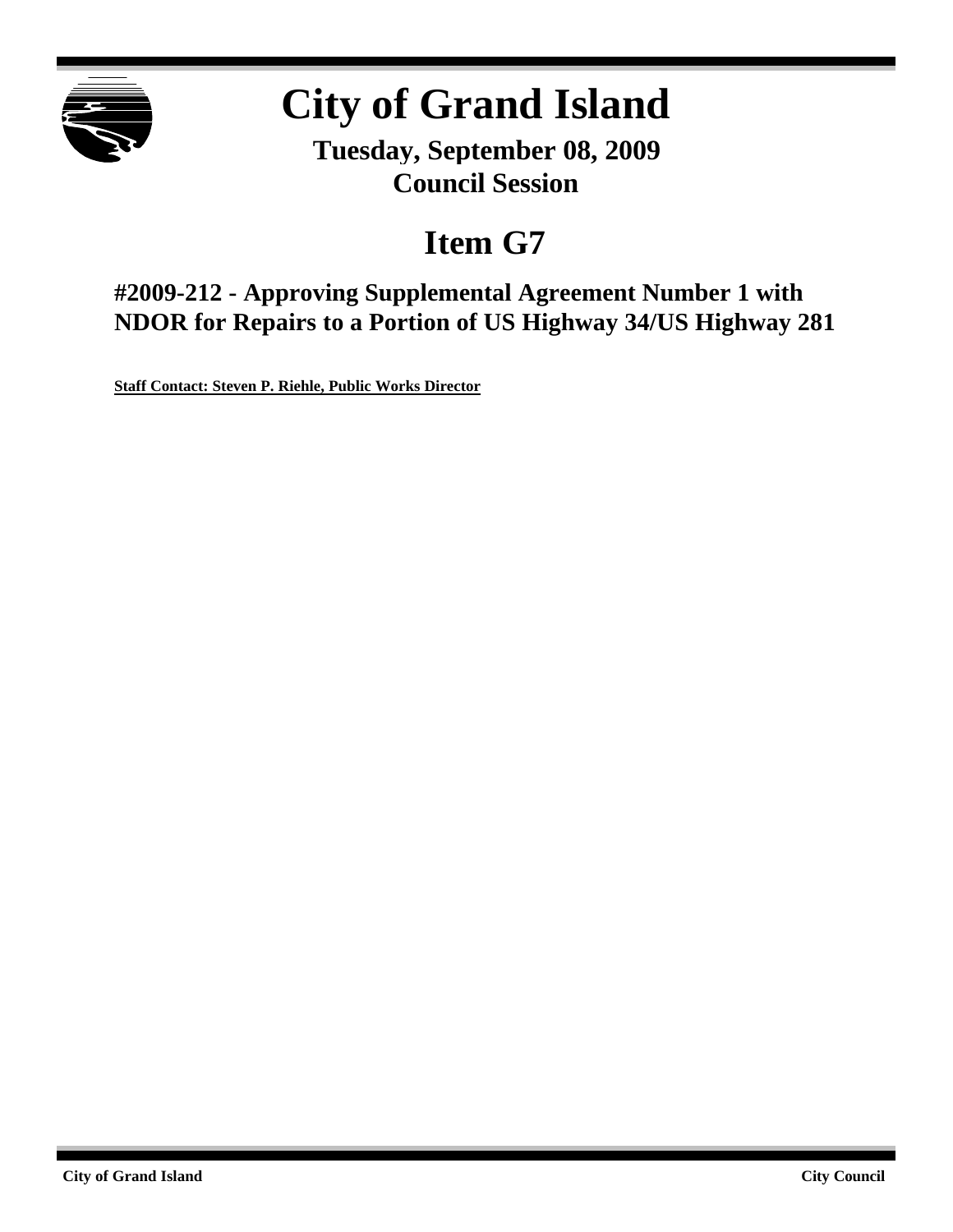### **Council Agenda Memo**

| <b>From:</b>    | Steven P. Riehle, Public Works Director                                                                            |
|-----------------|--------------------------------------------------------------------------------------------------------------------|
| <b>Meeting:</b> | September 8, 2009                                                                                                  |
| Subject:        | Approving Supplemental Agreement Number 1 with<br>NDOR for Repairs to a Portion of US Highway 34/US<br>Highway 281 |
| Item $#$ 's:    | $G-7$                                                                                                              |
| $Presenter(s):$ | Steven P. Riehle, Public Works Director                                                                            |

#### **Background**

All agreements must be approved by the City Council.

The City and the Nebraska Department of Roads (NDOR) entered into an agreement (XL0919), which was executed by the City on February 24, 2009 and by the State on March 4, 2009. This agreement allows for repair work on US Highway 34 and US Highway 281, which consists of:

- Hot mix asphalt resurfacing of the northbound lanes of US Highway 34/281 from north of Interstate 80 to the US Highway 34/281 intersection
- Hot mix asphalt resurfacing of the northbound lanes of US Highway 281 from the US Highway 34/281 intersection to the viaduct over the Union Pacific Railroad & Old Highway 30
- Concrete pavement removal and replacement on the northbound lanes of US Highway 281 from Old Potash Hwy to Capital Avenue
- Concrete pavement repair
- Culvert extensions
- Grading
- Guardrail
- Adding north bound right-turn lanes at Faidley Ave,  $13<sup>th</sup>$  Street & State Street
- Lengthening northbound left-turn lanes at Old Potash Hwy, Faidley Avenue, 13<sup>th</sup> Street & State Street
- Relocating roadway lighting units
- And crack sealing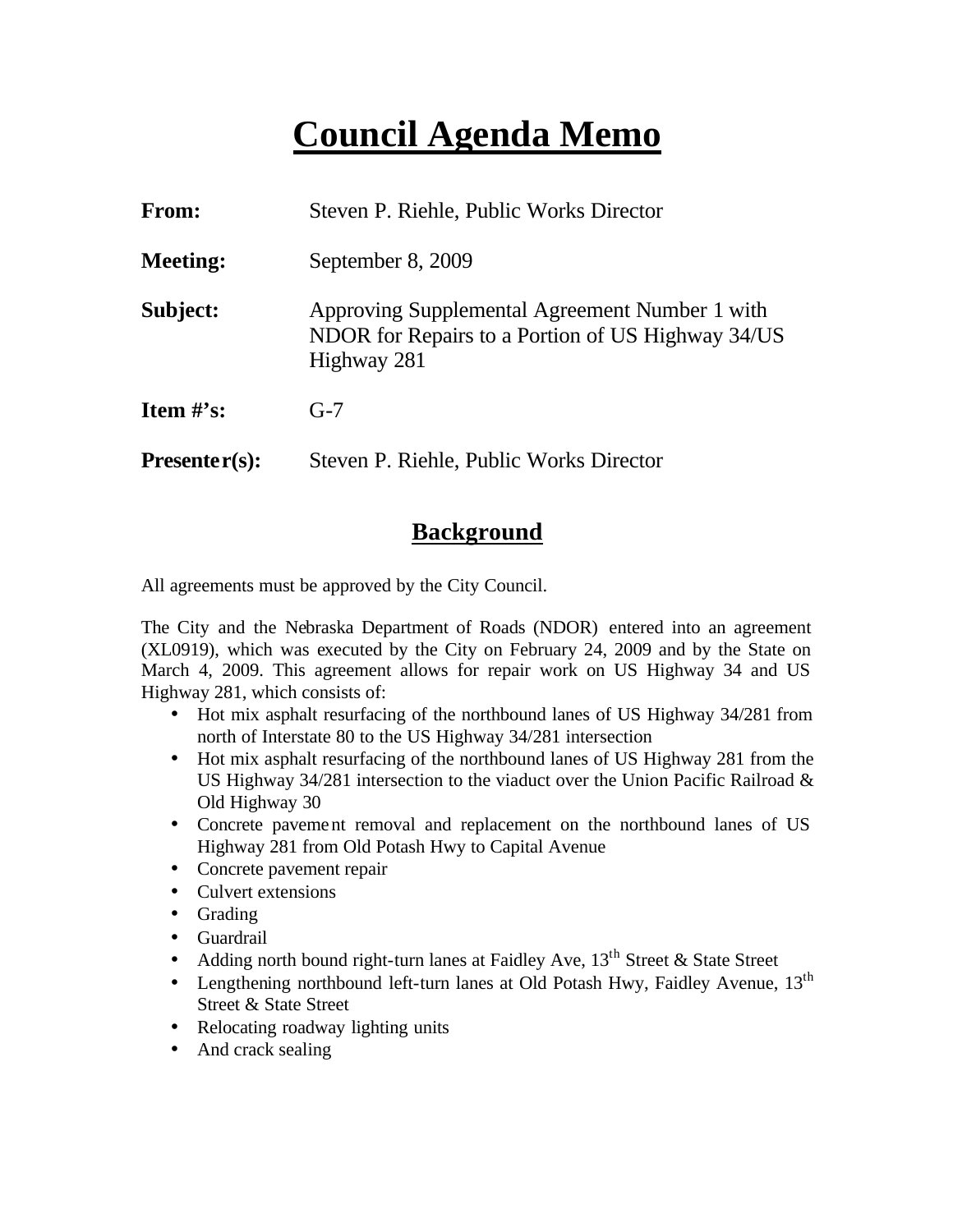#### **Discussion**

The original agreement is now being supplemented to allow American Recovery and Reinvestment Act Funds (ARRA Funds) to be used for the project and to modify the estimated project cost.

The City's share of the sections of the project within the corporate limits is 20%. ARRA Funds will pay for the City's share of the construction contract within the corporate limits. The City is responsible for 20% of preliminary engineering, right-of-way, utilities and construction engineering costs for the portions of the project within corporate limits. The City's share is currently estimated at \$91,696.00.

#### **Alternatives**

It appears that the Council has the following alternatives concerning the issue at hand. The Council may:

- 1. Move to approve
- 2. Refer the issue to a Committee
- 3. Postpone the issue to future date
- 4. Take no action on the issue

#### **Recommendation**

Public Works Administration recommends that the Council approve a resolution authorizing the Mayor to sign the Supplemental Agreement No. 1.

#### **Sample Motion**

Move to approve authorization for the Mayor to sign the agreement.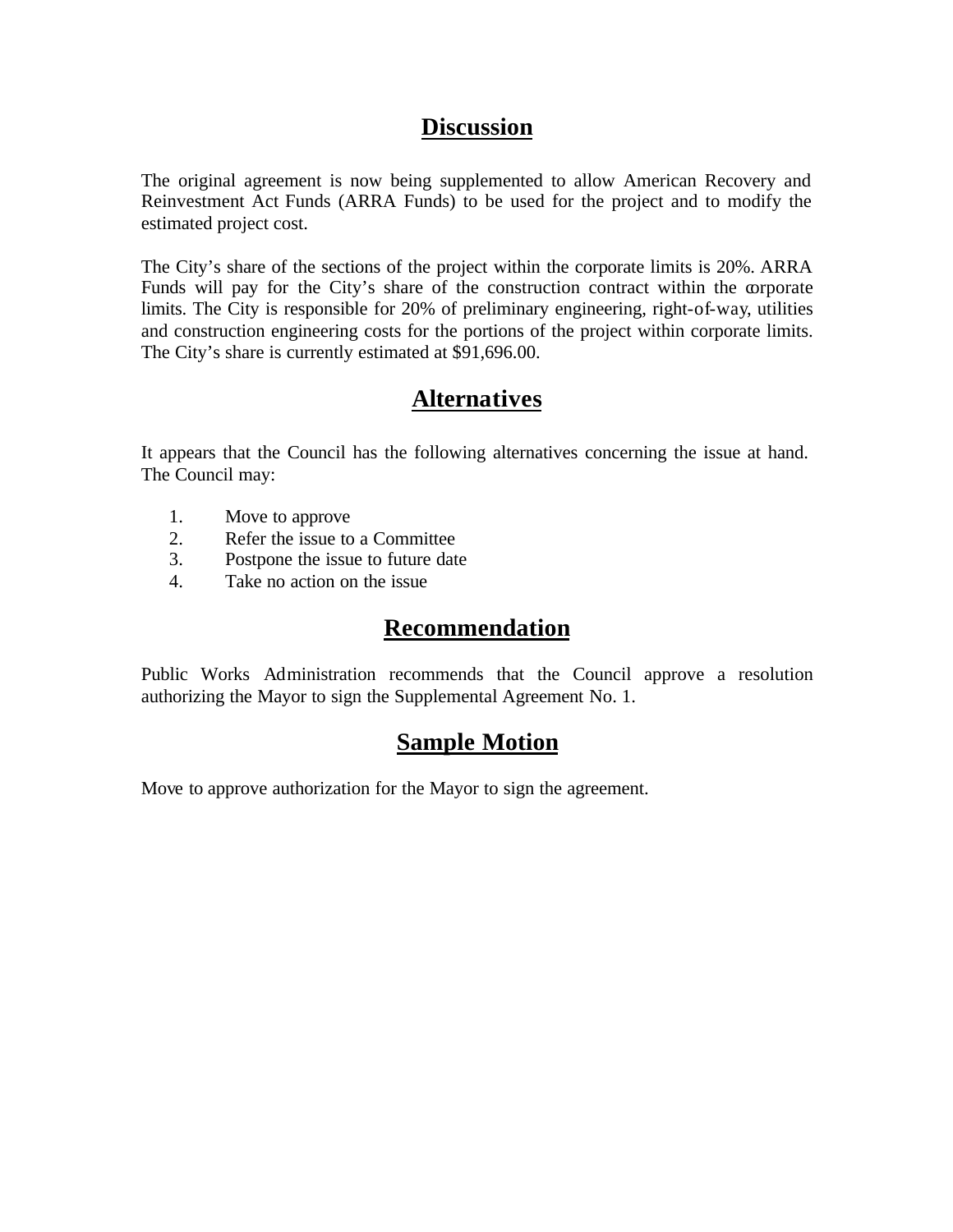# **SUPPLENENTAL AGENENTAL NO.**  $\overline{\phantom{0}}$

PROJECT NO. NH-34-4(131)<br>STATE CONTROL NO. 42433<br>CITY OF GRAND ISLAND<br>STATE OF NEBRASKA, DEPARTMENT OF ROADS<br>IMPROVE HIGHWAY US-34/US-281 IN GRAND ISLAND

Pereinatter referred to as the "State Grand Island, hereinatter referred to as the "City", and the THIS SUPPLEMENTAL AGREEMENT, made and entered into by and between the State of Nebraska, Department of Roads, City of

WITNESSETH:

February 24, Agreement", that provided for the improvement of a portion of Highway US-34/US-281, and WHEREAS, the City and State entered into an agreement (XL0919) executed by the City 2009, and by the State on March 4, 2009, hereinafter referred to as the "Original  $\mathbf{S}$ 

used for the project and to modify the estimated project cost, and American Recovery and Reinvestment Act Funds, hereinafter referred to as "ARRA Funds" to WHEREAS, it now becomes necessary that the Original Agreement be supplemented to allow ន<br>ទ

Department of Transportation, Federal Highway Administration, hereinatter referred "FHWA", in compliance with Federal Laws pertaining thereto, and WHEREAS, this project has been designated as being eligible for ARRA Funds, by the  $\overline{\sigma}$ as the

designated as being eligible for C200 ARRA Funds by the FHWA, and WHEREAS, the City's matching share of the construction costs of the project have beer

the<br> of the project that are located within the City's corporate limits, hereinafter referred to collectively as share of the capped at the award amounts, plus 3 percent for contingencies, of the construction cost "City's ARRA Capped Amount"; and WHEREAS, C200 ARRA Funds will be allowed to fund the City's 20 percent matching cost

utilities, or construction engineering costs of the project, and WHEREAS, ARRA Funds will not be allowed to fund any preliminary engineering, right of way

matching cost share will be funded with City funds WHEREAS, any charges beyond the City's ARRA Capped Amount for the City's 20 percent

**SECTION 1** C200 ARRA NOW THEREFORE, in consideration of these facts, the City and State Funds be used on this project for the City's ARRA Capped Amount. The State agrees to the City's and Nebraska League of Municipalities' request that earee 88 follows:

 $\widehat{e}$ estimated The City's total cost share, including the City's ARRA Capped Amount, is currently l to be  $31,148$  $381$ 

The City and State agree the City's project funding share will be as follows:

**SECTION 2.** 

 $\widehat{\sigma}$ Using bid prices and plan quantities and then adding 3 percent for contingencies, the

City's ARRA Capped Amount is calculated to be \$1,056,685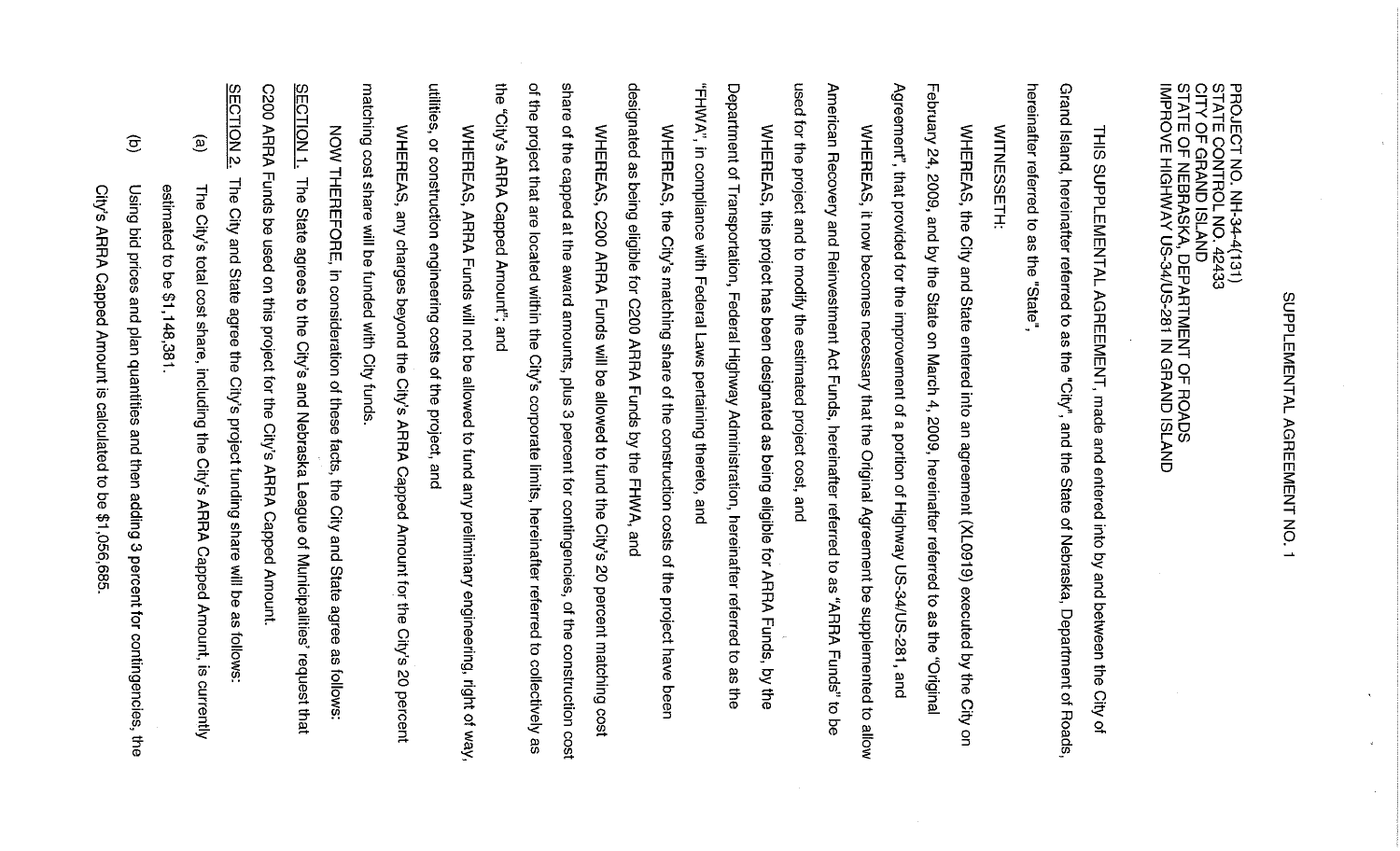| $\odot$                               | C200 ARRA Funds will not be used for preliminary engineering, right of way, utilities,        |  |
|---------------------------------------|-----------------------------------------------------------------------------------------------|--|
|                                       | and construction engineering costs of the project.<br>The City's share of these costs is      |  |
|                                       | contrently estimated to be \$91,000.                                                          |  |
| $\widehat{\mathbf{e}}$                | The total cost of the project, which includes preliminary engineering, right of way,          |  |
|                                       | utilities, construction and construction engineering costs, is currently estimate<br>ag of be |  |
|                                       | \$7,064,085                                                                                   |  |
| $\widehat{\mathbf{e}}$                | The final City costs will be calculated based upon actual project costs                       |  |
| <b>SECTION 3</b>                      | Except as specifically amended by this Supplemental Agreement, all terms and                  |  |
|                                       | conditions of the Original Agreement shall remain in full force and effect.                   |  |
|                                       | IN WITNESS WHERECF, the State and City have caused these presents to be executed by           |  |
|                                       | their proper officials thereunto duly authorized as of the dates below indicated              |  |
|                                       | EXECUTED by the City this<br>day of<br>2009.                                                  |  |
| <b>MITNESS:</b>                       | <b>CITY OF GRAND ISLAND</b>                                                                   |  |
| Qity<br>Clerk                         | Mayor                                                                                         |  |
|                                       | EXECUTED by the State this<br>day of<br>2009.                                                 |  |
|                                       | DEPARTMENT OF I<br>James J. Knott, P.E.<br>STATE OF NEBRASKA<br><b>ROADS</b>                  |  |
|                                       | Roadway Design Engineer                                                                       |  |
| RECOMMENDED:<br>Wesley Wahlgren, P.E. |                                                                                               |  |
| District 4                            | Engineer                                                                                      |  |
| CO/AGRC4-NP                           |                                                                                               |  |
|                                       |                                                                                               |  |
|                                       |                                                                                               |  |
|                                       |                                                                                               |  |
|                                       |                                                                                               |  |

 $\sim 10^{-1}$ 

 $\hat{\mathcal{L}}$ 

 $\frac{1}{4}$ 

 $\bar{x}$ 

Project No. NH-34-4(131)<br>CN 42433<br>Grand Island South

 $\frac{1}{2}$ 

Agreement No. XL0919<br>Supplement No. 1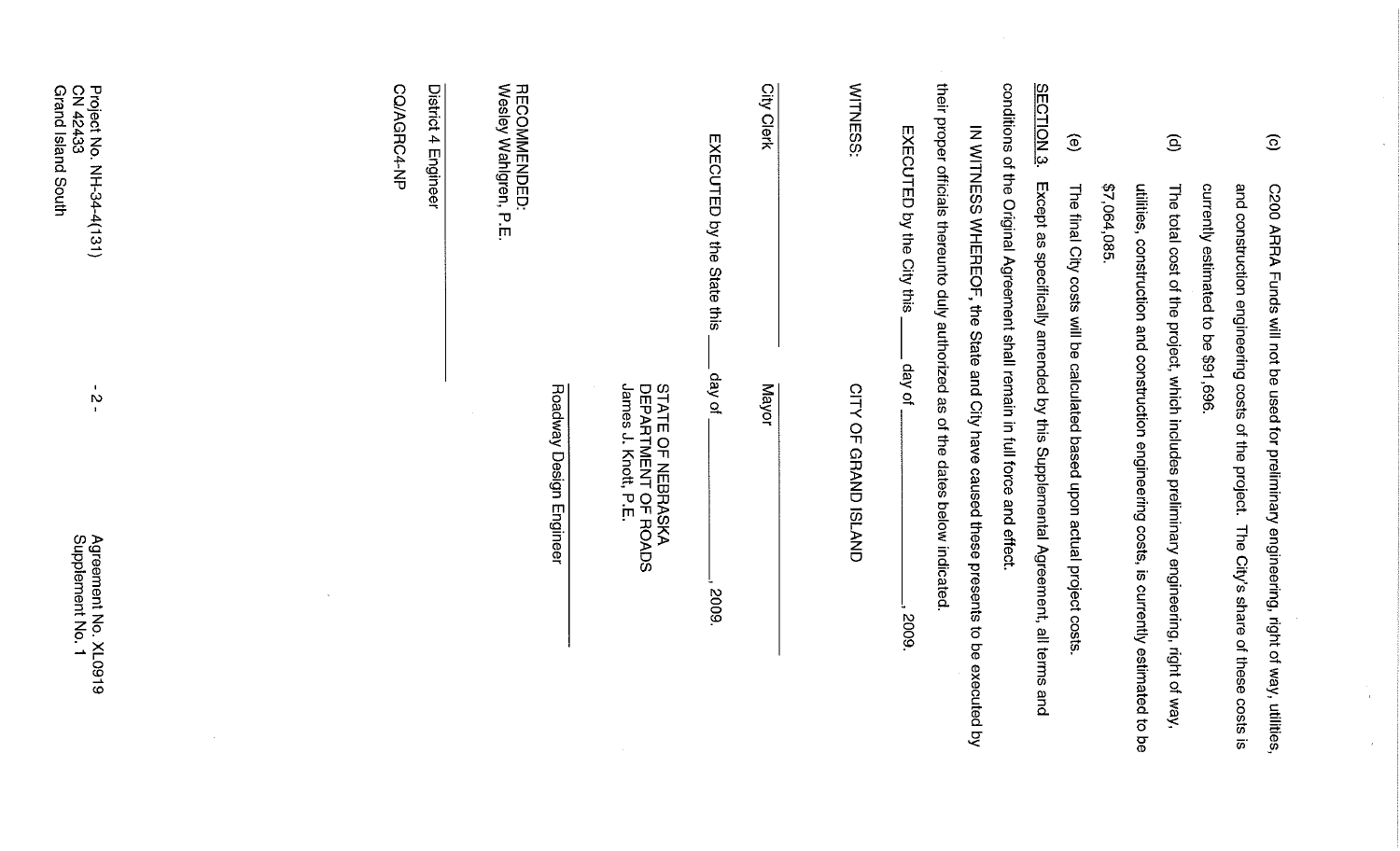#### R E S O L U T I O N 2009-212

WHEREAS, on February 24, 2009 the City Council of the City of Grand Island approved entering into an agrement with the Nebraska Department of Roads for repairs and resurfacing of US Highways 34 and 281 due to increased traffic and general deterioration of the roadway; and

WHEREAS, such resurfacing shall consist of hot mix asphalt resurfacing on the northbound lanes of US Highway 34/281 from north of Interstate 80 to the US Highway 34/281 intersection, hot mix asphalt resurfacing on US Highway 281 from the US Highway 34/281 intersection to the viaduct over the Union Pacific Railroad & Old Highway 30; concrete removal and replacement on the northbound lanes of US Highway 281 from Old Potash Highway to Capital Avenue; concrete pavement repair; culvert extensions; grading; guardrail; adding north bound right-turn lanes at Faidley Ave,  $13<sup>th</sup>$  Street & State Street; lengthening northbound left-turn lanes at Old Potash Hwy, Faidley Avenue, 13<sup>th</sup> Street & State Street; relocating roadway lighting units; and crack sealing; and

WHEREAS, the original agreement is being supplemented to allow American Recovery and Reinvestment Act Funds (ARRA Funds) to be used for the City's share of the construction contract for the project and to modify the estimated project cost; and

WHEREAS, preliminary engineering, right-of-way, utilities and construction engineering costs on this project are not eligible for reimbursement with ARRA Funds; and

WHEREAS, the City's share for preliminary engineering, right-of-way, utilities and construction engineering costs for this project are estimated to be \$91,696; and

WHEREAS, Supplemental Agreement Number 1 to the original agreement with the Nebraska Department of Roads is required to proceed with this project.

NOW, THEREFORE, BE IT RESOLVED BY THE MAYOR AND COUNCIL OF THE CITY OF GRAND ISLAND, NEBRASKA, that Supplemental Agreement Number 1 with the Nebraska Department of Roads for the repair and resurfacing improvements of US Highway 34 and US Highway 281 is hereby approved.

BE IT FURTHER RESOLVED, that the Mayor is hereby authorized and directed to execute such agreement on behalf of the City of Grand Island.

- - -